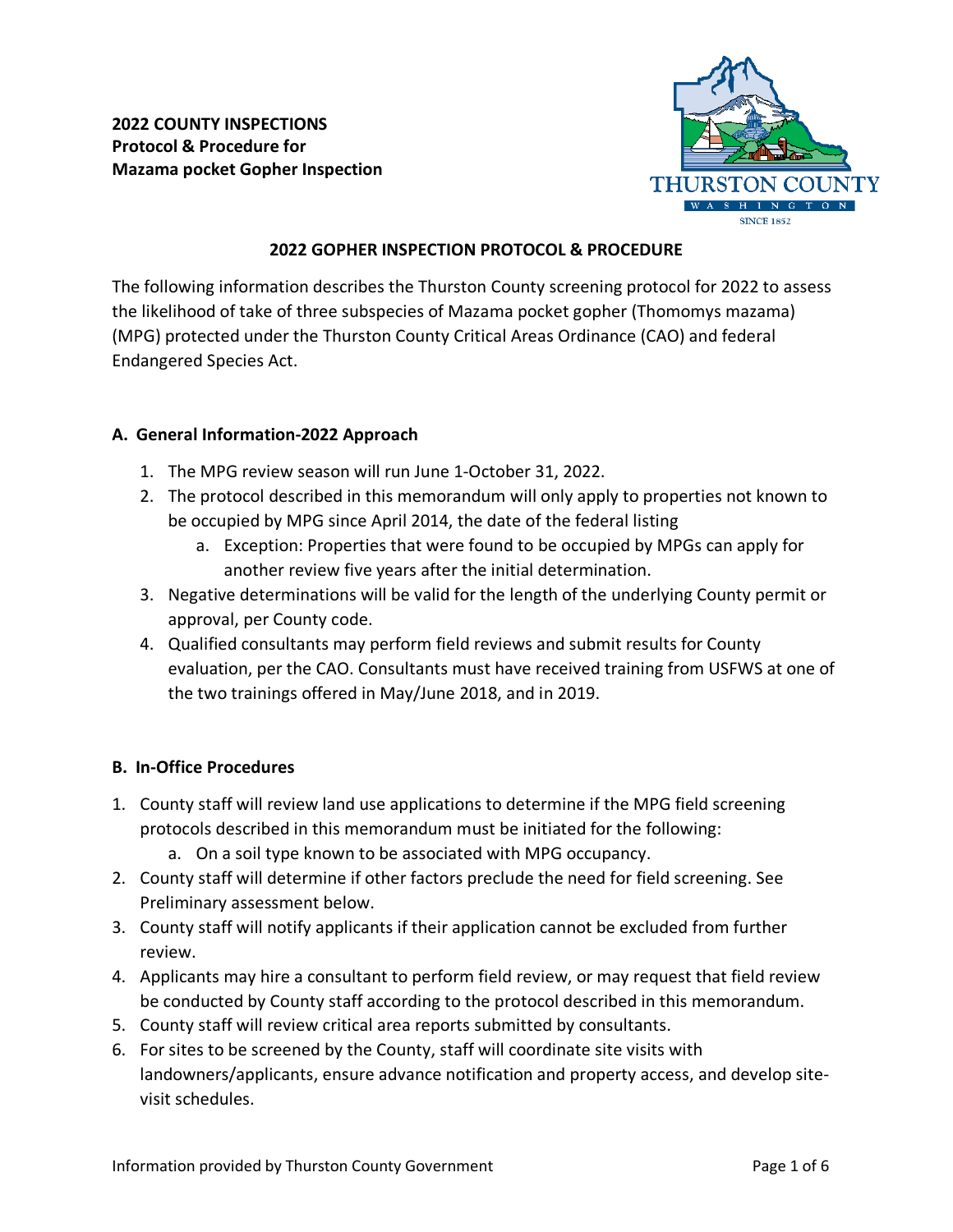- 7. For sites where no MPG activity is observed, the County will provide applicants with a project condition that requires them to stop construction activity and alert the County and USFWS if evidence of MPG occupancy is observed.
- 8. Thurston County landowners who know or learn that Mazama pocket gophers are present on their property can move forward with their proposed development by: 1) proposing mitigation to the County as directed in the County's Critical Areas Ordinance (Title 24 TCC); or 2) contacting USFWS directly to discuss the review, assessment, and mitigation process most appropriate for their site(s) and proposed activities; or 3) waiting to participate in the yet to be completed Thurston County HCP.

#### **C. Preliminary Assessment**

As land use applications are received, properties mapped with gopher and/or prairie soils undergo the following preliminary assessment in-office.

- 1. For properties or project areas that appear to meet County criteria below, an internal review is conducted by staff biologist to determine if the project may be released from the full gopher review process. The following criteria may release a project from further gopher review.
	- a. Locations west of the Black River, or on the Steamboat Island or Cooper Point peninsulas.
	- b. Sites submerged for 30 consecutive days or more since October 31, 2021.
	- c. Sites covered with impervious surfaces (as defined in CAO Chapter 17.15 and Title 24)
	- d. Fully forested (>30%) sites with shrub and fem understory.
	- e. Sites that consist of slopes greater than 40 percent, or that contain landslide hazard areas (per existing County regulations).
	- f. Sites on less preferred MPG soils north of Interstate 5.
	- g. Building to take place in the footprint of an existing structure (also mobile home replacements in the same footprint).
	- h. Mobile home replacements in existing lots in an existing mobile home park.
	- i. Heating oil tank removal
	- j. Foundation repair
	- k. Projects which lie >300 feet from mapped gopher soils.
	- l. Replacement wells and utilities.
- 2. If a property and/or project area do not meet internal review criteria, the project is put on a list to be scheduled for full MPG review during the appropriate seasonal review period.
- 3. In addition to the in-office preliminary assessment, the County HCP biologist may, if time allows, visit properties prior to the first gopher review in order to screen for prairie habitat.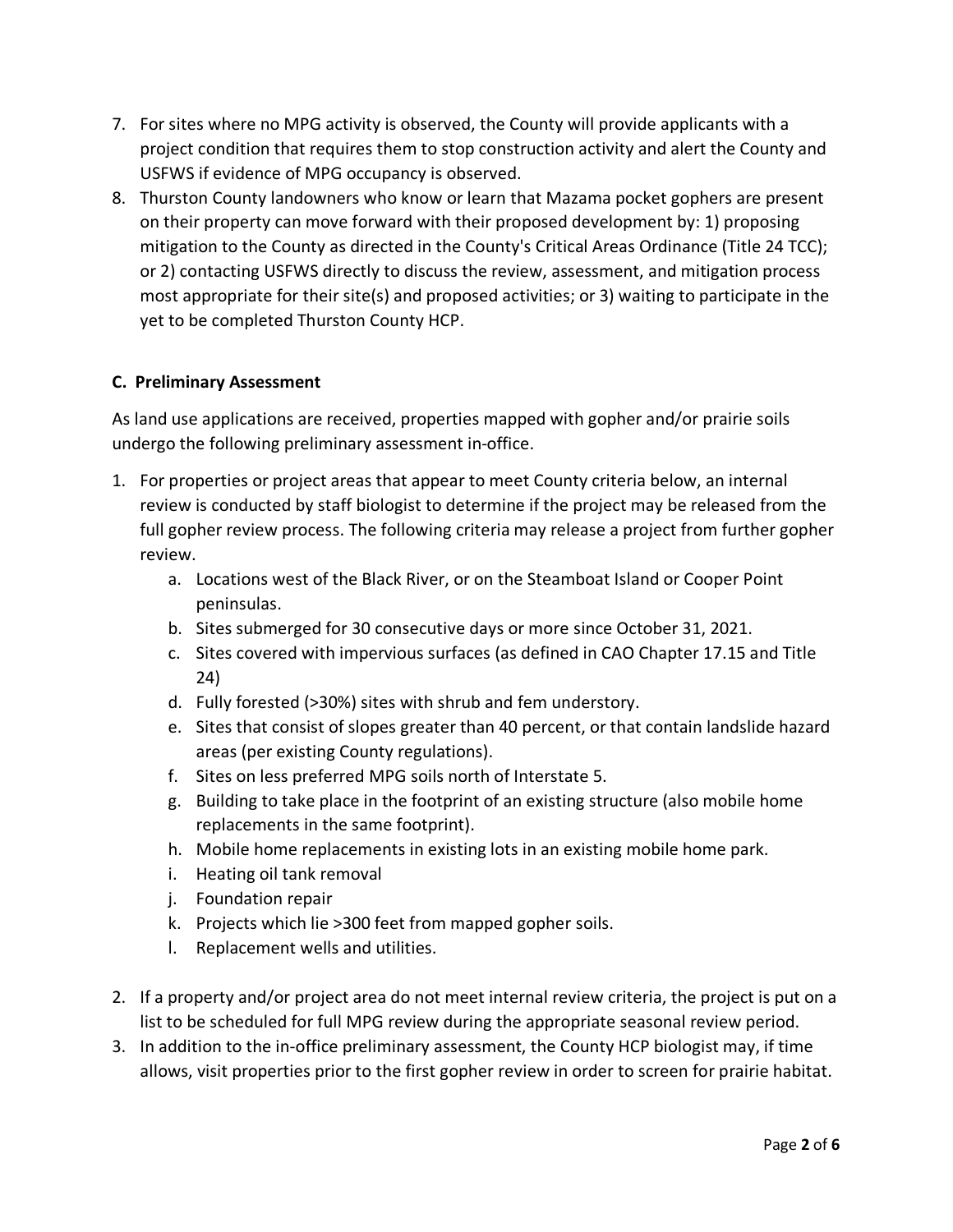This screening process focuses on the presence or absence of native prairie plants, Oregon white oak trees (Quercus garryana), or Mirna mounds protected under the Critical Areas Ordinance (CAO).

## **D. Implementation Measures**

In order to ensure the review process runs efficiently, the following measures will be implemented as part of the 2022 screening approach. These are intended to reduce costs and staff time, and ensure that MPG screening requests, especially those associated with building permit applications, are screened during the screening season.

- 1. No soil verification will be required in conjunction with MPG field screening.
- 2. Site mowing or bushing will be required to initiate first site visits, where necessary and feasible, and completed two to four weeks in advance of the site visit
- 3. No further screening will be conducted in 2022 following the detection of MPG mounds on a property. The County will notify landowners that MPG evidence has been detected within two weeks.
- 4. At the end of the 2022 season, County staff will provide data regarding MPG occupancy to USFWS.
- 5. No additional site visit will be required if indeterminate mounds are detected, if the full number of required visits has been completed.
- 6. The County will prioritize project specific applications over non-project applications. This will help ensure that applicants that have projects ready for construction will receive necessary permits and may initiate construction in a timely manner.

# **E. Site Visit Overview**

County field personnel or hired consultants will conduct field observations to determine MPG presence on sites with potential habitat. These site visits will be conducted as follows:

- 1. All valid site visits must be conducted from June 1 through October 31, 2022. Site visits outside that survey window will not be considered valid.
- 2. A site or parcel is considered to be the entire property, not just the footprint of the proposed project.
- 3. Sites with less preferred soils (see Attachment A) will be visited two (2) times, at least 30 days apart.
- 4. Sites with more preferred soils (see Attachment A) will be visited two (2) times, at least 30 days apart.
- 5. Site conditions must be recorded on a data sheet. A separate data sheet shall be submitted for each site visit. Similar information may also be documented in narrative form. A template data sheet can be found on the County website at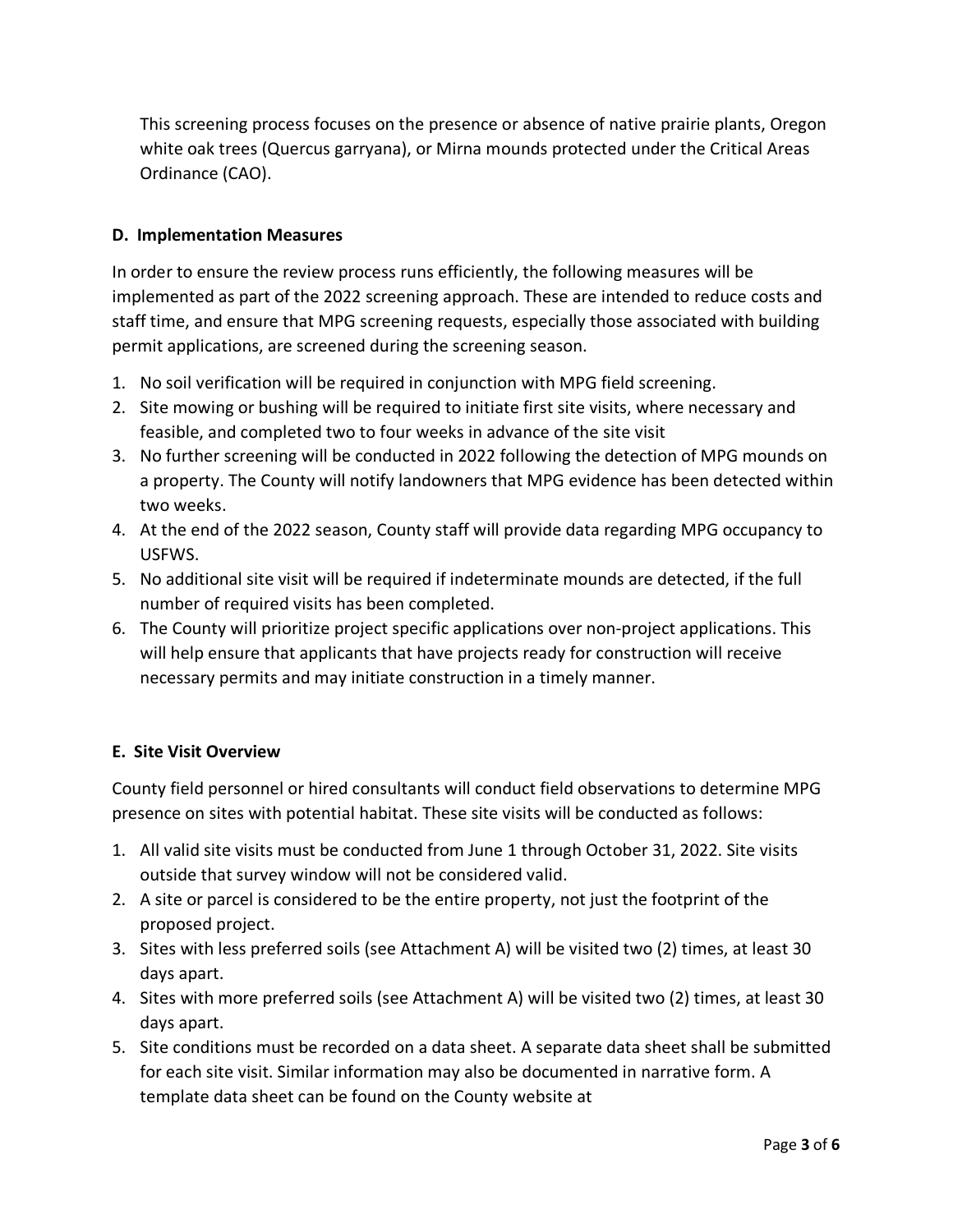https://www.thurstoncountywa.gov/planning/Pages/hcp-gopher-reviews.aspx. Document and describe which areas of the parcel cannot be screened due to limited accessibility and/or dense understory. This should be depicted on an aerial or site plan submitted to the County.

**6.** The ground must be easily visible to ensure mound observation and identification. **Request mowing if necessary, to ensure visibility. Wait two to three weeks after mowing before beginning screening.**

# **F. Detailed Field Methodology**

- 1. The survey crew orients themselves with the layout of the property using aerial maps, and strategizes their route for walking through the property.
- 2. Start GPS to record survey route.
- 3. Walk the survey transects methodically, slowly walking a straight line and scanning an area approximately 2-3 meters to the left and right as you walk, looking for mounds. Transects should be no more than five (5) meters apart when conducted by a single individual.
- 4. If the survey is performed by a team, walk together in parallel lines approximately 5 meters apart while you are scanning left to right for mounds.
- 5. At each mound found, stop and identify it as an MPG or mole mound. If it is an MPG mound, identify it as a singular mound or a group (3 mounds or more) on a data sheet to be submitted to the County. (County has developed data sheets for your use on https://www.thurstoncountywa.gov/planning/Pages/hcp-gopher-reviews.aspx )
- 6. Record all positive MPG mounds, likely MPG mounds, and MPG mound groups in a GPS unit that provides a date, time, georeferenced point, and other required information in County GPS data instruction for each MPG mound. Submit GPS data in a form acceptable to the County. County GPS Data instruction can be found at https://www.thurstoncountywa.gov/planning/Pages/hcp-gopher-reviews.aspx
- 7. Photograph all MPG mounds or MPG mound groups. At a minimum, photograph MPG mounds or MPG mound groups representative of MPG detections on site.
- 8. Photos of mounds should include one that has identifiable landscape features for reference. In order to accurately depict the presence of gopher activity on a specific property, the following series of photos should be submitted to the County:
	- a. At least one up-close photo to depict mound characteristics
	- b. At least one photo depicting groups of mounds as a whole (when groups are encountered).
	- c. At least one photo depicting gopher mounds with recognizable landscape features in the background, at each location where mounds are detected on a property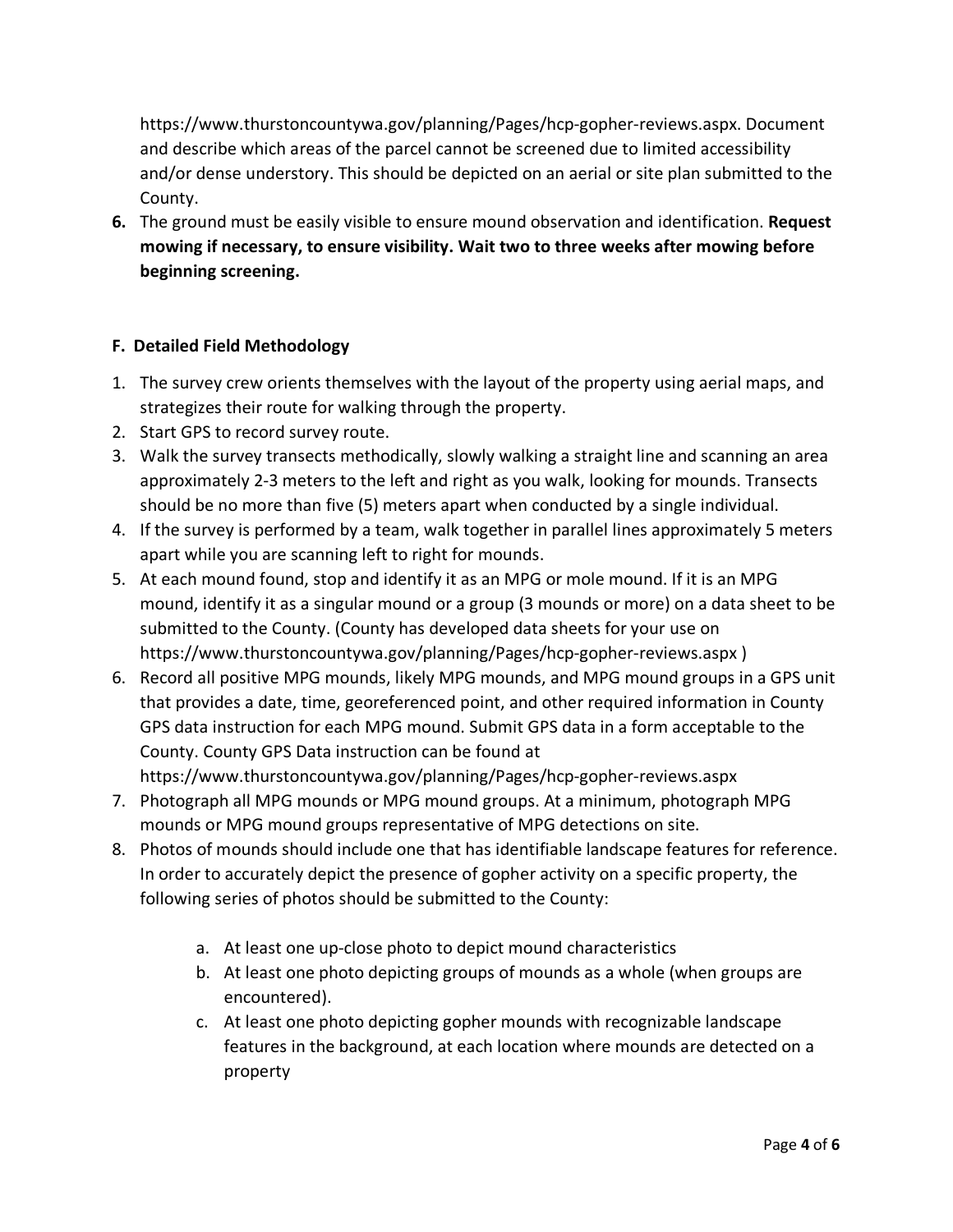- d. Photos can be taken with the GPS unit or a separate, camera, preferably a camera with locational features (latitude, longitude)
- e. Photo point description or noteworthy landscape or other features to aid in relocation.

## **Additional photos**

- f. The approximate building footprint location from at least two cardinal directions.
- g. Landscape photos to depict habitat type and in some cases to indicate why not all portions of a property require gopher screening.
- 9. Describe and/or quantify what portion and proportion of the property was screened, and record your survey route and any MPG mounds found on either an aerial or parcel map.
- 10. If MPG mounds are observed on a site, that day's survey effort should continue until the entire site is screened and all mounds present identified, but additional site visits are not required.
- 11. In order for the County to accurately review Critical Area Reports submitted in lieu of County field inspections, the information collected in the field (GPS, data sheets, field notes, transect representations on aerial, etc.) shall be filed with the County prior to October 31st, 2022. GPS information (in electronic form) shall be submitted in a form approved by the County.